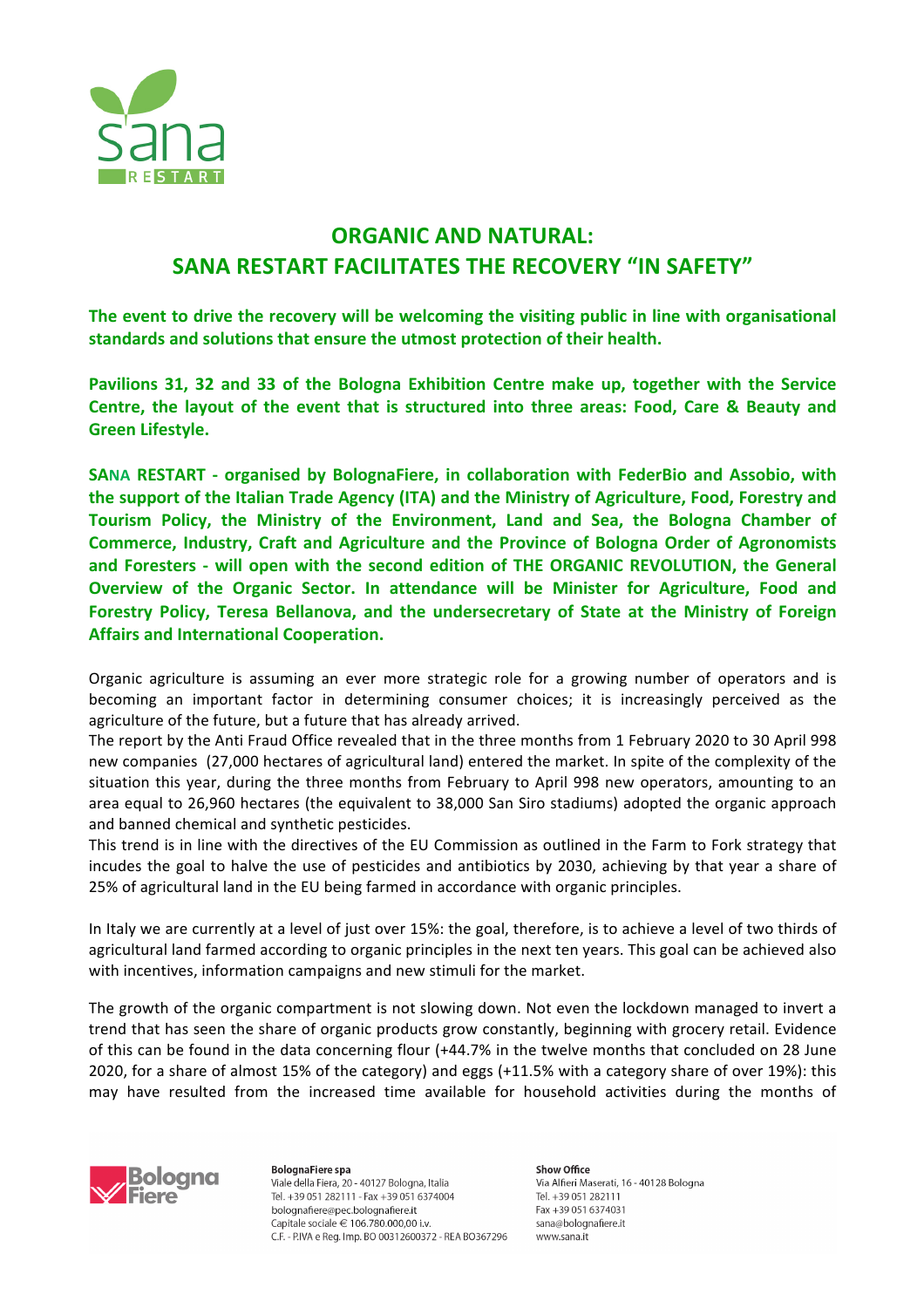

lockdown. Comparing the data from March 2020 with March 2019, there was double-digit growth also in the figures for organic fruit and vegetables, frozen foods and beef and chicken meat.

The increase in sales in the organic compartment also concerns the specialist channels, as can be seen in the increase of value of deliveries to sales points of 28.8% for the national leader in distribution for the compartment.

The return of **SANA RESTART**, the reference event for the organic and natural market, is confirmation of the full recovery of the sector. Scheduled from Friday 9 to Sunday 11 October, SANA RESTART will be developed in three themed areas Food, Care & Beauty and Green Lifestyle located in pavilions 31, 32, 33 **and the Service Centre at the Bologna Exhibition Centre, which is preparing to welcome visitors and** exhibitors with an organisation of the spaces and access system designed specifically to facilitate the first "in-person" event after the health emergency to take place in complete safety.

The formula proposed by BolognaFiere for SANA RESTART has been appreciated in particular by the exhibiting companies that have chosen to take part in the exhibition event, underlining the growing need to meet with the business community on site.

Also attending the fair will be organic certification organisations, such as C.C.P.B., ICEA, Consorzio il Biologico (the Organic Consortium), Suolo e Salute, Bioagricert, Bios, Valoritalia, CSQ A; the leading distributors, beginning with Biotobio, EcorNaturasì, Probios and Padovana Macinazione, *important* **producers** (including: Cultiva, NaturaNuova, Agricola Grains, Isola bio, Clipper, Mastro Cesare, Scaldasole, Culligan, Yogi Tea). Finally, there will also be the **collectives**: Cia, Demeter, the Campania Regional administration, the Bologna Chamber of Commerce, Bioexport Consortium, Agri.Bio.Piemonte, Vlabel and the Italian Vegetarian Association.

## **Safety at the heart of business**

**Business, networking and safety are at the heart of BolognaFiere's new project, committed to providing** substantial action to support the recovery of companies in the sector with the project SANA RESTART. The safety of operators and visitors is ensured by protocols and procedures implemented by BolognaFiere to enable the recommencement, with full peace of mind, of exhibition activities, thanks to a format and logistical solutions designed to ensure social distancing, avoid gatherings and safeguard the health of everyone in attendance.

The precautionary measures are already in evidence at the moment of **purchasing the entrance tickets, which can only be purchased online** and indicating specifically the day of the planned visit: a method that completely eliminates crowding at the entrances and ensures visitors the certainty of being able to enter the event on the desired day.

On the safety front, every aspect of the exhibition event has been the subject of meticulous attention. The safety measures introduced include: sanitisation of the spaces; temperature checks, obligatory mask wearing; the widespread provision of sanitising gel; the presence of Wi-Fi control room systems to identify the areas in which groups are gathering; a huge focus on recycling air and cleaning/sanitisation of the spaces; innovative management of the restaurant/catering services in order to ensure distancing. This and much more form the mosaic of the "safety system" at SANA RESTART.



**BolognaFiere** spa Viale della Fiera, 20 - 40127 Bologna, Italia Tel. +39 051 282111 - Fax +39 051 6374004 bolognafiere@pec.bolognafiere.it Capitale sociale € 106.780.000,00 i.v. C.F. - P.IVA e Reg. Imp. BO 00312600372 - REA BO367296 Show Office Via Alfieri Maserati, 16 - 40128 Bologna Tel +39 051 282111 Fax +39 051 6374031 sana@bolognafiere.it www.sana.it